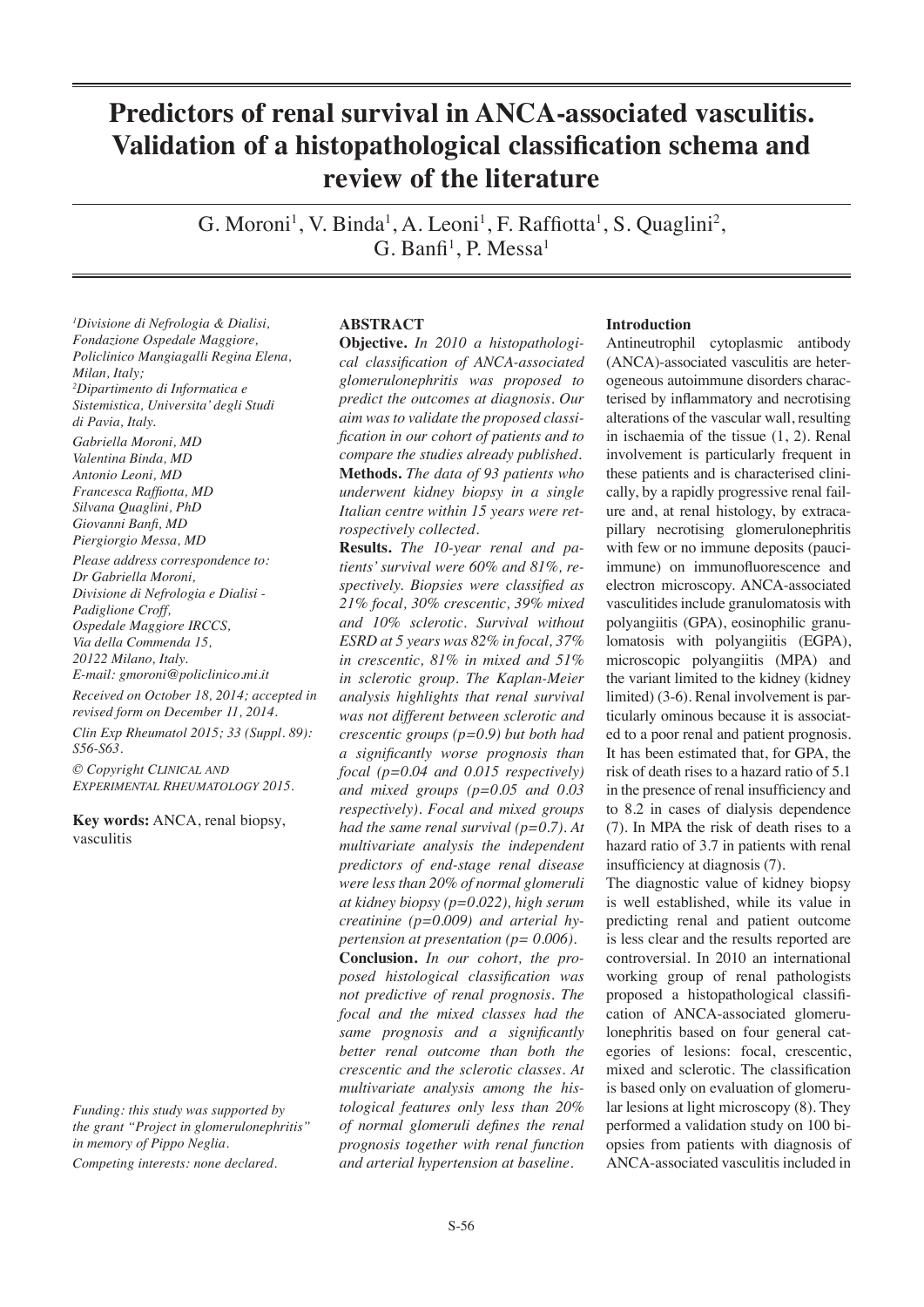different randomised studies. The study shows that the phenotypical order of the above mentioned classes corresponds to the order of severity of renal function impairment at presentation, at 1 year and at 5-year follow-up. The evaluation of tubulointerstitial lesions was not included in the classification because they were not predictive of renal prognosis (8). Since the paper of Berden *et al.* (8) validation studies were performed in Japan, China, Australia, the United States, Europe, and Turkey (9-19). These studies confirmed that the focal subgroup had the best renal survival and the sclerotic subgroup the worst renal survival, while the prognostic value of crescentic and mixed subgroups varied in the different studies (20).

We have analysed retrospectively data from 93 patients who underwent renal biopsy at our centre with a diagnosis of ANCA-associated vasculitis. The purpose of the study is to compare our results with those of the above mentioned validation study (8) and with the other studies on this subject (9-19) to confirm whether the histological classification proposed in 2010 is a valuable tool to predict at diagnosis the renal outcome of this disease.

# **Subjects and methods**

## *Patients*

From January 1995 to December 2011, 104 patients with newly diagnosed ANCA-associated small-vessel vasculitis and renal involvement were admitted to our Renal Unit. Seven patients who did not undergo kidney biopsy, and 4 patients with inadequate renal biopsy tissue were excluded. The other 93 patients with adequate kidney biopsy tissue and with a follow-up entered this single centre retrospective observational cohort study. After hospitalisation the patients were followed in our Unit. At every subsequent visit the patients were submitted to complete clinical, biochemical and urinary evaluations; in particular C-reactive protein (CRP), erythrocyte sedimentation rate (ESR), P- and C-ANCA, total serum protein, albumin, serum creatinine, C3 and C4 complement fractions, and 24 hours proteinuria and urinary sediment were determined.

All patients received induction therapy. Eighty-three patients (89.3%) were treated with one methylprednisolone pulse (0.5–1g according to body weight) for three consecutive days followed with oral prednisone 0.5–1 mg/kg/day for 1–2 months then progressively reduced. The other 10 patients (10.7%) were treated with oral prednisone 1–2 mg/kg/day for 1–2 months than gradually reduced. In 82 patients (82%) oral cyclophosphamide 1.5–2 mg/kg/day was added to steroids and continued for a median of 7.5 months  $(25<sup>th</sup>$  and  $75<sup>th</sup>$ percentile 5–12.7 months). In the other 11 patients azathioprine 2 mg/kg/day was added to prednisone. In addition, 12 patients (12.9%), received a course of plasma exchange. As maintenance immunosuppressive therapy, patients received azathioprine.

#### *Definitions*

- Anti MPO and PR3 antibodies were determined by ELISA (Wieslab immunoenzimatic kit).
- Urinary sediment was evaluated with phase contrast microscopy: the number of erythrocytes/high power field (HPF) was evaluated
- Glomerular filtration rate was calculated according to Cockcroft-Gault formula.
- Arterial hypertension was defined as blood pressure >140/90 mmHg in two subsequent measures.
- Patients were classified according to the 2012 Chapel Hill Consensus Conference on the nomenclature of systemic vasculitis  $(6)$ .
- A minimum of 10 glomeruli was considered adequate for a biopsy to be included. Renal biopsies were evaluated by an experienced renal histopathologist who was blinded to outcome. Renal biopsies were classified according to Berden *et al.* (8) into 4 subgroups: Sclerotic group: those with  $\geq 50\%$  sclerotic glomeruli, Focal group: those with  $\geq 50\%$  normal glomeruli, Crescentic: group those  $\geq 50\%$  glomeruli with cellular crescents; all the other biopsies were classified into Mixed group: <50% normal, <50% crescentic, <50% globally sclerotic glomeruli. In addition, circumferential cellular

crescents, glomerular segmental necrosis, vascular fibrinoid necrosis, interstitial inflammation (absent, moderate: <50% of the renal tissue, severe  $\geq 50\%$  of renal tissue) and tubulointerstitial fibrosis were evaluated. According to the Banff score (21) tubulointerstitial fibrosis was classified as:1 mild=  $\langle 25\% \rangle$ . 2 moderate = 25–50%, 3=severe >50%.

The primary end point of the study was the development of end-stage renal disease (ESRD) at 5 years defined as the chronic need of renal replacement therapy (RRT).

# *Statistical analysis*

The statistical package S-Plus was used to analyse sample data. Mean and standard deviation, together with median and interquantile  $(IQ)$  range  $(25^{\circ}$ -75o percentile) were used as descriptive statistics. For continuous variables, the non-parametric Wilcoxon test was used for assessing any difference between the two groups of patients. Cross-tabulated data were analysed by Chi-square test, or by Fisher's exact test when the expected cell count was less than five. Survival curves were drawn using the Kaplan-Meier estimate and compared using the logrank test. The association of the histological classification (as a categorical variable) and other clinical and histological features with the development of death censored end-stage renal disease (ESRD) was evaluated with a multivariate COX regression analysis. Relative risk (RR) and their 95% confidence interval (CI) for the covariates were derived as the antilogarithm of the regression coefficients.

## **Results**

Of the 93 patients 49 were male and 44 female, the mean age was  $58.8 \pm 16.3$ years. The mean time between the first systemic manifestations of vasculitis and renal manifestations was 4.4±12.7 months. The most frequent extra-renal manifestations at presentation were fever (51 patients), malaise (41 patients), arthralgia (36 patients), anorexia (33 patients), lung involvement (24 patients), upper respiratory tract involvement (25 patients), myalgia (18 pa-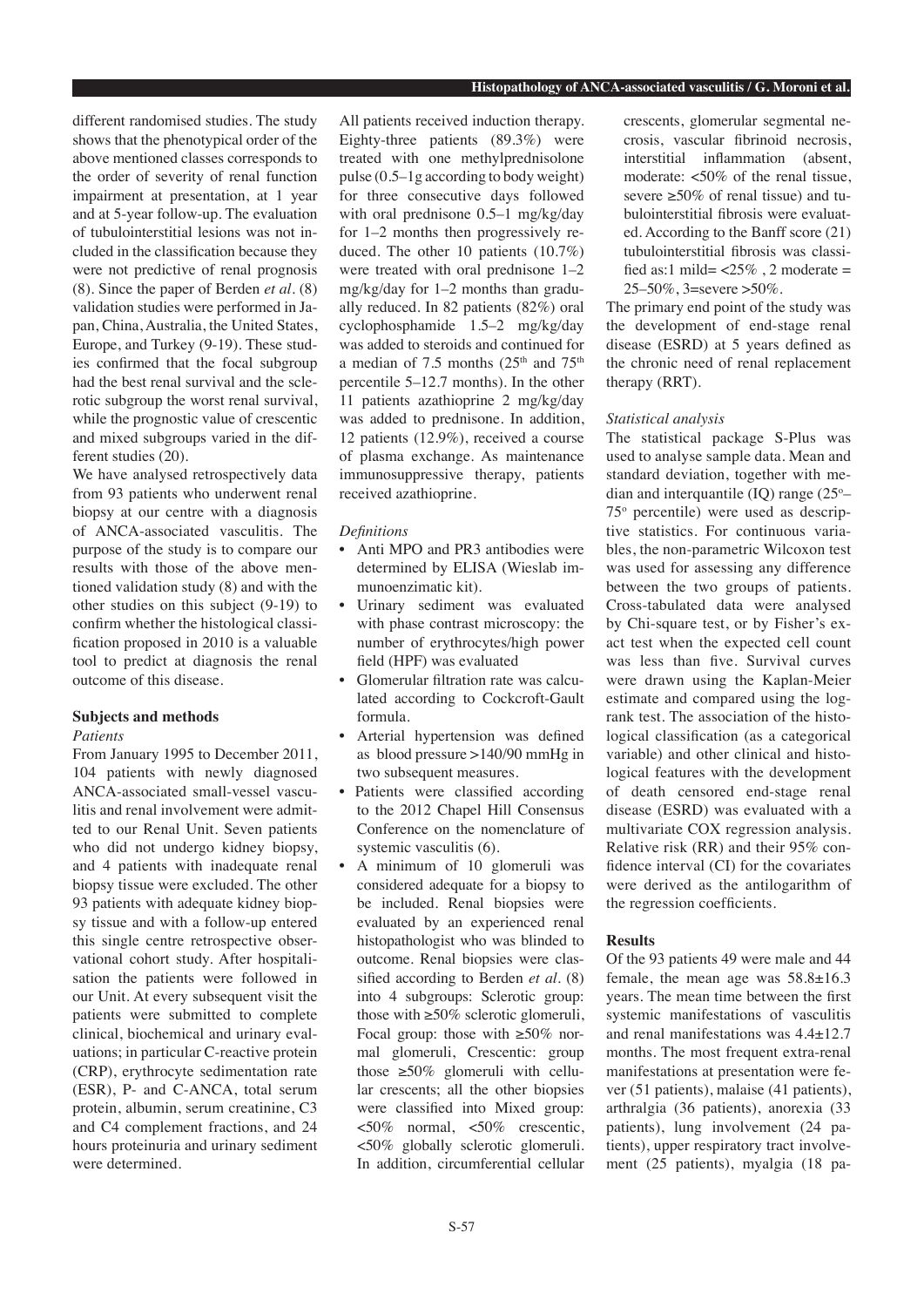#### **Histopathology of ANCA-associated vasculitis / G. Moroni et al.**

**Table I.** Clinical, histological and therapeutical characteristics at presentation of all patients and of patients who developed and of those who did not develop end-stage renal disease.

|                                               | All patients<br>93 patients | <b>ESRD</b><br>33 patients | No ESRD<br>60 patients | $p$ -value <sup>*</sup> |
|-----------------------------------------------|-----------------------------|----------------------------|------------------------|-------------------------|
| Follow-up months                              | $62.7 \pm 62.9$             | $33.15 \pm 48.0$           | $78.3 \pm 64.9$        | 0.0001                  |
| Female/male                                   | 44 / 49                     | 13/20                      | 31/29                  | 0.08                    |
| Age at diagnosis of vasculitis                | $58.4 \pm 16.5$             | $63 \pm 9.1$               | $57 \pm 17.4$          | 0.057                   |
| MPO positivity                                | 46.3%                       | 41.4%                      | 49.1%                  | 0.7                     |
| PR3 positivity                                | 39.0%                       | 44.8%                      | 35.8%                  |                         |
| <b>ANCA</b> negativity                        | 14.6%                       | 13.8%                      | 5.1%                   |                         |
| <b>MPA</b>                                    | 36.5%                       | 30%                        | 40%                    | 0.5                     |
| <b>GPA</b>                                    | 41.2%                       | 39%                        | 43%                    |                         |
| Kidney limited                                | 10.7%                       | 30%                        | 17%                    |                         |
| Arterial hypertension                         | 52 (55.9%)                  | 72.7%                      | 46.7%                  | 0.001                   |
| Serum creatinine mg/dl                        | $5.6 \pm 4.4$               | $8.3 \pm 5.1$              | $4.1 \pm 2.9$          | 0.00001                 |
| Serum creatinine $\geq$ 1.2mg/dl              | 87 patients                 |                            |                        |                         |
| GFR at diagnosis ml/min                       | $23.2 \pm 30.3$             | $10.5 \pm 9.3$             | $30.2 + 35.3$          | 0.001                   |
| Proteinuria g/day                             | $1.9 + 3.2$                 | $3.2 \pm 5.05$             | $1.3 + 1.6$            | 0.03                    |
| Nephrotic syndrome                            | 12 patients                 |                            |                        |                         |
| Haemoglobin g/dl                              | $9.6 \pm 1.7$               | $9.4 \pm 1.4$              | $9.8 \pm 1.8$          | 0.2                     |
| Haemoglobin <12.5 mg/dl                       | 89 patients                 |                            |                        |                         |
| Eosinophils %                                 | $3.2 \pm 4.9$               | $3.0 \pm 3.5$              | $3.2 \pm 5.5$          | 0.6                     |
| Erythrocyte sedimetation rate                 | $84.6 \pm 33.3$             | $92.05 \pm 31.3$           | $81.6 \pm 33.9$        | 0.8                     |
| C-reactive protein mg/dl                      | $9.3 \pm 9.2$               | $12.8 \pm 10.4$            | $7.8 \pm 8.3$          | 0.01                    |
| $C3$ mg/dl                                    | $110.5 \pm 29.5$            | $100.9 \pm 28.2$           | $115.5 \pm 29.4$       | 0.03                    |
| $C4$ mg/dl                                    | $31.1 \pm 9.9$              | $32.95 \pm 10.0$           | $30.3 \pm 9.9$         | 0.39                    |
| Serum albumine g/dl                           | $3.2 \pm 0.7$               | $3.25 \pm 0.7$             | $3.25 \pm 0.7$         | 0.4                     |
| Number of urinary erythrocytes / HPF          | $63.5 \pm 38.1$             | $65.95 \pm 38.3$           | $57.1 \pm 37.9$        | 0.26                    |
|                                               | Histological features       |                            |                        |                         |
| Normal glomeruli n. (%)                       | $8 \pm 12$                  | $3.4 \pm 4.9$              | $7.5 \pm 5.8$          | 0.004                   |
|                                               | (27.7%)                     | $(14\%)$                   | (53%)                  |                         |
| Sclerotic glomeruli n. (%)                    | $4.4 \pm 4.8$               | $5.3 \pm 6.4$              | $4 \pm 3.7$            | 0.17                    |
|                                               | $(19.3\%)$                  | (22.7%)                    | $(17.5\%)$             |                         |
| Total crescents n. $(\%)$                     | $(46 \pm 5.7)$              | $(53 \pm 28.8)$            | $(34.4 \pm 27.8)$      | 0.0007                  |
| Cellular crescents %                          | $35 \pm 31$                 | $47.3 \pm 31.8$            | $28 \pm 27.9$          | 0.0007                  |
| Circumferential celluar crescents %           | $21 \pm 29.7$               | $24.8 \pm 25.1$            | $12.5 \pm 22.1$        | 0.001                   |
| Vascular necrosis                             | 18%                         | 21.1%                      | 17%                    | 0.6                     |
| Moderate / severe interstitial inflammation   | 55.9%                       | 75%                        | 45%                    | 0.02                    |
| Moderate / severe tubulointerstitial fibrosis | 10.7%                       | 21%                        | 5%                     | 0.04                    |

\**p*-value are calculated with Wilcoxon test. If not differently specified numbers are expressed as Mean ± SD. ESRD: end-stage renal disease; GFR: glomerular filtration rate; MPA: microscopic polyangiitis; GPA: granulomatosis with polyangiitis; HPF: high power field.

tients), skin involvement (14 patients), central nervous system involvement (7 patients) and ocular involvement (5 patients).

The clinical and biochemical characteristics at presentation are reported in Table I.

Thirty-nine percent of patients were PR3 positive, 46.3% MPO-positive, 14.6% ANCA-negative, All but 2 patients presented with impairment of renal function with a mean serum creatinine of 5.6±4.4 mg/dl and a mean glomerular filtration rate of 23.2±30.3 ml/min. The mean proteinuria was 1.9±3.2g/24h and was in nephrotic range in 12 patients (13%); at urinary sediment the mean number of erythrocytes was 63.5±38.1/HPF.

*Renal and patient outcome:*

After a mean follow-up of 62.7±62.9 months 36 patients (38.7%) had normal renal function (mean serum creatinine 1.1±0.2mg/dl; proteinuria 0.5+0.7g/24h), 10 patients (11%) had chronic renal insufficiency (mean serum creatinine  $3.0 \pm 1.5$ mg/dl), 33 (35.5%) are on chronic dialysis and 14 patients (15%) died; 6 with normal renal function, and 8 with chronic renal insufficiency. Twelve other patients died in median 12.3 months (2–44) after starting dialysis.

The pure kidney survival rate (without ESRD) was 83% at 1 year, 66% at 5 years, and 60% at 10 years. Patient survival was 92% at 1 year, 84% at 5 years and 81% at 10 years (Fig. 1).

# *Histopathological classification of renal biopsy*

The mean number of glomeruli was 22.1±11.8 (median 20).

Twenty biopsies (21%) were classified as Focal, 28 (30%) as Crescentic, 36 (39%) as Mixed and 9 (10%) as Sclerotic. Table II reports the clinical characteristics at renal biopsy of the 4 groups and Table IV the GFR of the different groups at basal at 1 and at 5 years and the clinical status of the 4 groups at last observation. Crescentic and sclerotic groups had similar clinical presentation and the worst clinical presentation in terms of renal dysfunction, in comparison to the other two groups. No differences among the 4 groups emerged in type of ANCA, and in steroids or immunosuppressive therapy. In Table III the histopathological characteristics of the 4 classes are reported. In crescentic and in sclerotic classes there was the lowest number of normal glomeruli (12.2% and 7.8% respectively) and the highest frequency of interstitial inflammation. In comparison to the other groups, in the crescentic group we observed a higher percentage of glomeruli with fibrinoid necrosis, and more frequent fibrinoid necrosis of arterioles. In the sclerotic group there was the highest frequency of moderate/ severe tubulointerstitial fibrosis.

Figure 2 shows the Kaplan-Meier curves for the primary outcome (ESRD) of patients assigned to the 4 histological classes. Focal and Mixed classes had the same and the best renal outcome in comparison to the other classes with a renal survival, respectively, of 88% and 94% at 1 year; of 82% and 81% at 5 years; of 82 and 75% at 10 years (*p*=0.7). The renal outcome of Crescentic and Sclerotic groups were not different, their renal survival was respectively 66% and 68.5% at 1 year, 37% and 51% at 5 years, and 37% and 25% at 10 years (*p*=0.9). The outcome of the crescentic group was significantly worse than that of the focal group  $(p=0.015)$  and from that of the mixed group  $(p=0.03)$ . The outcome of the sclerotic group was significantly worse than that of the focal group (*p*=0.04) and from that of the mixed group  $(p=0.05)$ .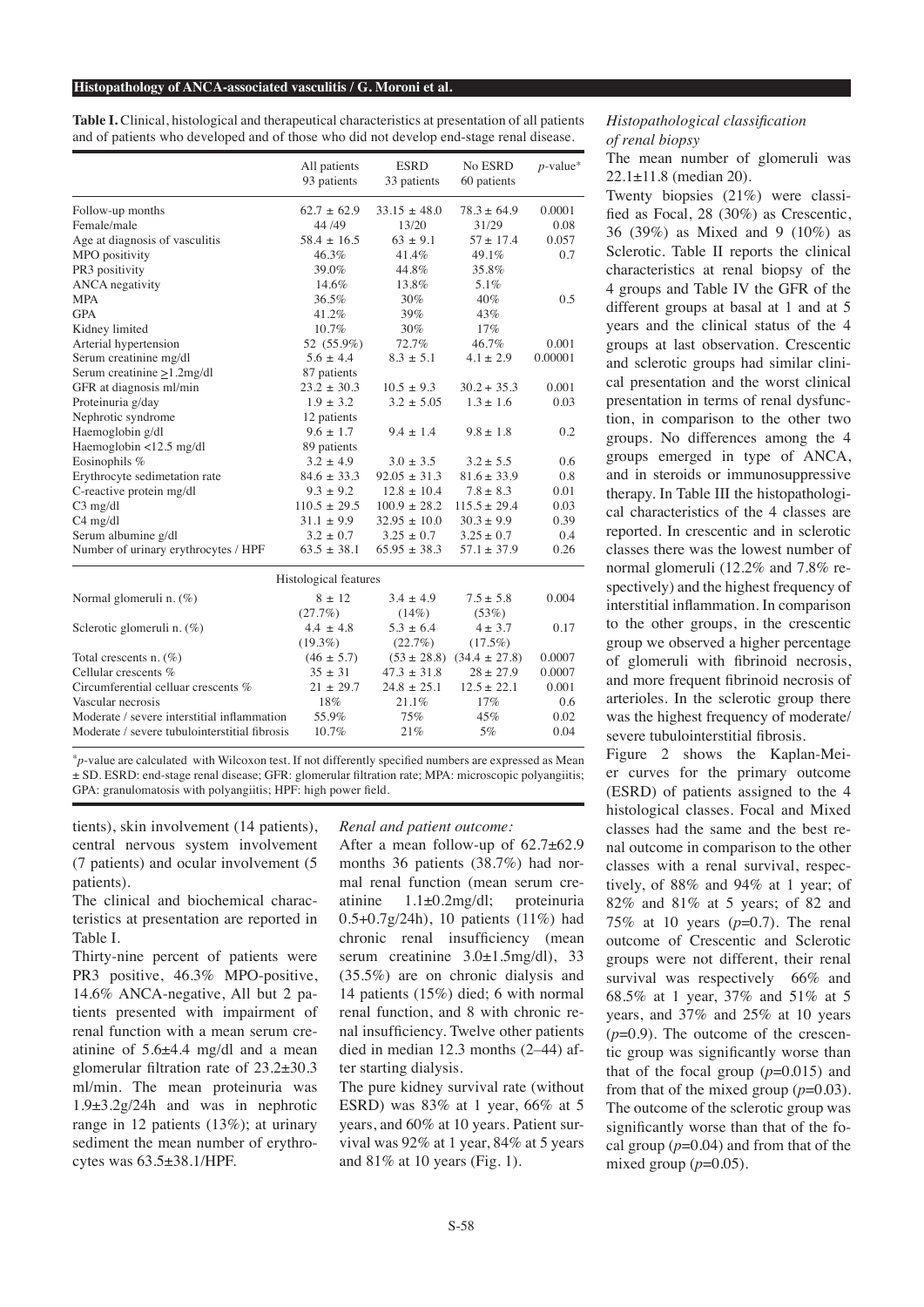**Table II.** Clinical characteristics at presentation of the patients assigned to different glomerular classification groups.

|                                          | Focal                   | Crescentic              | Mixed                   | Sclerotic               | $p$ -value |
|------------------------------------------|-------------------------|-------------------------|-------------------------|-------------------------|------------|
| Number of patients                       | 20                      | 28                      | 36                      | 9                       |            |
| Age; years<br>Median                     | $57.4 \pm 17.4$<br>62.7 | $58.0 \pm 16.9$<br>62.4 | $57.9 \pm 17.2$<br>59.8 | $64.1 \pm 11.2$<br>61.3 | <b>NS</b>  |
| MPO positivity                           | 33.3%                   | 40.8%                   | 56.2%                   | 50%                     | <b>NS</b>  |
| PR3 positivity                           | 40.0%                   | 48.1%                   | 31.2%                   | 37.5%                   | <b>NS</b>  |
| <b>ANCA</b> negativity                   | 26.7%                   | 11.1%                   | 12.5%                   | 12.5%                   | <b>NS</b>  |
| Serum Creatinine mg/dl<br>Median         | $3.4 \pm 2.3$<br>2.7    | $7.9 \pm 4.9$<br>7.5    | $4.7 \pm 4.2$<br>3.3    | $7.13 \pm 2.9$<br>7.8   | 0.0000     |
| Serum Creatinine $\geq$ 1.2 mg/dl        | 17 (89.47%)             | 28 (100%)               | 33 (91.66%)             | $9(100\%)$              | <b>NS</b>  |
| GFR ml/min<br>Median                     | $41.5 \pm 50.7$<br>19   | $12.3 \pm 11.4$<br>7    | $24.8 \pm 24.9$<br>15   | $10.1 \pm 6.6$<br>8     | 0.000      |
| n. urinary erythrocytes/HPF<br>Median    | $57.8 \pm 39.8$<br>50   | $70.6 \pm 43.8$<br>70   | $68.1 \pm 33.1$<br>75   | $30.9 + 20.3$<br>32.5   | <b>NS</b>  |
| Proteinuria g/24h<br>Median              | $0.9 + 1.0$<br>0.6      | $1.6 \pm 1.9$<br>0.9    | $2.5 + 4.4$<br>1.1      | $2.32 \pm 3.7$<br>0.8   | <b>NS</b>  |
| Haemoglobin    g/dl<br>Median            | $10.4 \pm 1.9$<br>10.1  | $9.2 \pm 1.8$<br>9.3    | $9.6 \pm 1.4$<br>9.6    | $9.1 \pm 1.4$<br>8.7    | <b>NS</b>  |
| Erythrocyte sedimentation rate<br>Median | $75.1 \pm 40.5$<br>76.5 | $99.5 \pm 26.5$<br>90.2 | 79.7±31.4<br>82         | $94.8 \pm 26.7$<br>90   | <b>NS</b>  |
| C-reactive protein mg/dl<br>Median       | $9.7 + 9.1$<br>8        | $13.7+9.6$<br>12.6      | $5.2 + 7.1$<br>2.45     | $11.1 \pm 12.2$<br>6.1  | <b>NS</b>  |
| Arterial hypertension                    | 50%                     | 60%                     | 60%                     | 66.6%                   | <b>NS</b>  |
| Methylprednisolone pulses                | 85%                     | 89.2%                   | 88.9%                   | 100%                    | <b>NS</b>  |
| Oral cyclophosphamide                    | 85%                     | 93%                     | 86%                     | 85%                     | <b>NS</b>  |
| Azathioprine                             | 15%                     | 7%                      | 14%                     | 15%                     | <b>NS</b>  |

Unless otherwise specified, numbers are expressed as Mean  $\pm$  SD.

GFR: glomerular filtration rate; HPF: high power field. *p*-values are calculated with Wilcoxon test. Serum Creatinine: Focal *vs.* Crescentic *p*=0.0001, Crescentic *vs.* Mixed *p*=0.007; GFR: Focal *vs.* Crescentic *p*=0.005, Crescentic *vs.* Mixed *p*=0.017; Haemoglobin: Focal *vs.* Crescentic *p*=0.013; Erythrocyte sedimentation rate: Focal *vs.* Crescentic *p*=0.01, Crescentic *vs.* Mixed *p*=0.01;C reactive protein: Crescentic *vs.* Mixed *p*=0.0001.

*Predictors of renal outcome (Table I)* At univariate analysis, in comparison to patients who did not develop ESRD, those who developed ESRD had, at presentation, higher serum creatinine (*p*=0.00001), and higher C-reactive protein (*p*=0.01), higher proteinuria (*p*=0.03), lower glomerular filtration rate  $(p=0.001)$ , and more frequent arterial hypertension (*p*=0.001). Among the histological features, patients who developed ESRD had less than 20% of normal glomeruli (*p*=0.00007), a higher precentage of glomeruli with crescents (*p*=0.0007) and with cellular crescents (*p*=0.0007), and with circumferential crescents (*p*=0.001), and more frequent moderate-severe interstitial infiltration (*p*=0.02), and more frequent severe tubulointerstitial fibrosis (*p*=0.04). The histological classification was not predictive of ESRD at univariate analysis. At multivariate analysis, taking into account only the histological features, less than 20% of normal glomeruli (*p*=0.011, RR: 3.38, 95% CI: 1.32–8.65), circumferential crescents (*p*=0.026, RR:1.02, CI 1.002–1.03), and tubulointerstitial fibrosis (*p*=0.01, RR: 1.88, 95% CI: 1.16–3.04) were independent predictors of ESRD.

Including clinical and histological features, at multivarite analysis, serum creatinine (*p*=0.009 Relative risk 1.11 for every mg of serum creatinine, 95% CI: 1.03–1.21), presence of arterial hypertension (p= 0.006 RR 5.54, 95% CI 1.6–18.8) and less than  $20\%$  of normal glomeruli (*p*=0.022 RR 3.05, 95% CI 1.17–7.93) emerged as the independent predictors of development of ESRD.

## **Discussion**

ANCA-associated glomerulonephritis is a rare but severe disease that can lead

to ESRD and death in a considerable number of patients (22), and prompt diagnosis and institution of immunosuppressive therapy has been shown to improve patient outcome (23). The diagnostic value of kidney biopsy is well established, while its value in predicting renal and patient outcome is less clear and the results reported are conflicting.

We retrospectively analysed the outcome of our single centre experience on 93 patients with ANCA-associated renal vasculitis submitted to kidney biopsy. This cohort was followed for a mean period of 5 years and treated with an homogeneous schedule based mainly on steroids and cyclophosphamide. The survival rate without ESRD was 83% at 1 year, 66% at 5 years, and 60% at 10 years while patient survival rate was 92% at 1 year, 84% at 5 years and 81% at 10 years.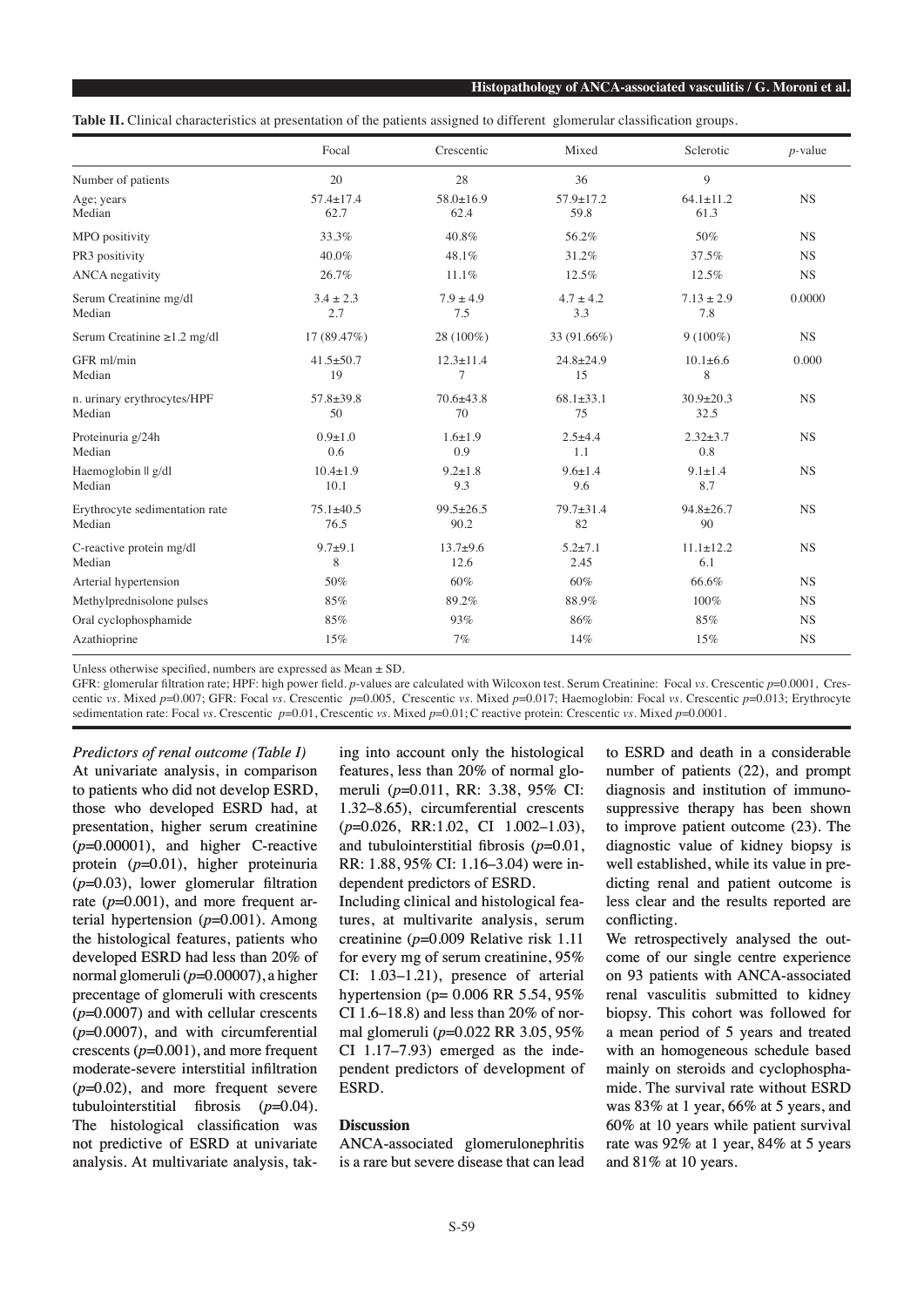

Fig. 1. Kaplan-Meier estimates of patient (dashed line) and of survival without end-stage renal disease probability censored for death (solid line) in ANCA-associated renal small-vessel vasculitis.



**Fig. 2.** Kaplan-Meier estimates of survival without end-stage renal disease of the crescentic, mixed and sclerotic groups. *p*=0.00001, Focal *vs.* crescentic *p*=0.0015, Focal *vs.* sclerotic *p*=0.04, Focal *vs.*  mixed *p*=0.07, Crescentic *vs.* mixed *p*=0.03, Crescentic *vs.* sclerotic *p*=0.9, Mixed *vs.* sclerotic *p*=0.05.

Our aim was to validate in our cohort the prognostic power of the histological classification proposed in 2010 by a group of international pathologists (8) in predicting the development of ESRD and to revise the other studies on this subject. This classification suggests classifying patients with ANCAassociated renal vasculitis based on the predominance at renal biopsy of normal glomeruli, cellular crescents or global sclerotic glomeruli. Four histological classes were identified: focal, crescentic, mixed and sclerotic class. The study shows that the phenotypical order of the above mentioned classes corresponds to the order of severity of renal function impairment at presentation, and at 1 year and at 5 years follow up. Five studies (11-13, 17, 19, 20) reported the 5 year renal survival of the four classes (Fig. 3). Only in one of these studies (17) did the order of the survival of the four classes correspond to that reported by Berden *et al.* (8) with a 5-year renal survival of 98% for the focal class, 86% for the crescentic class, 82% for mixed class and 61% for the sclerotic class. The other 4 studies (11-13, 19) confirmed the good outcome of the focal class and three studies (11, 12, 19) the poor outcome of the sclerotic class. However, the outcome of the crescentic and the mixed classes was different from that of the original classification, the mixed class having a better survival than that of the crescentic class.

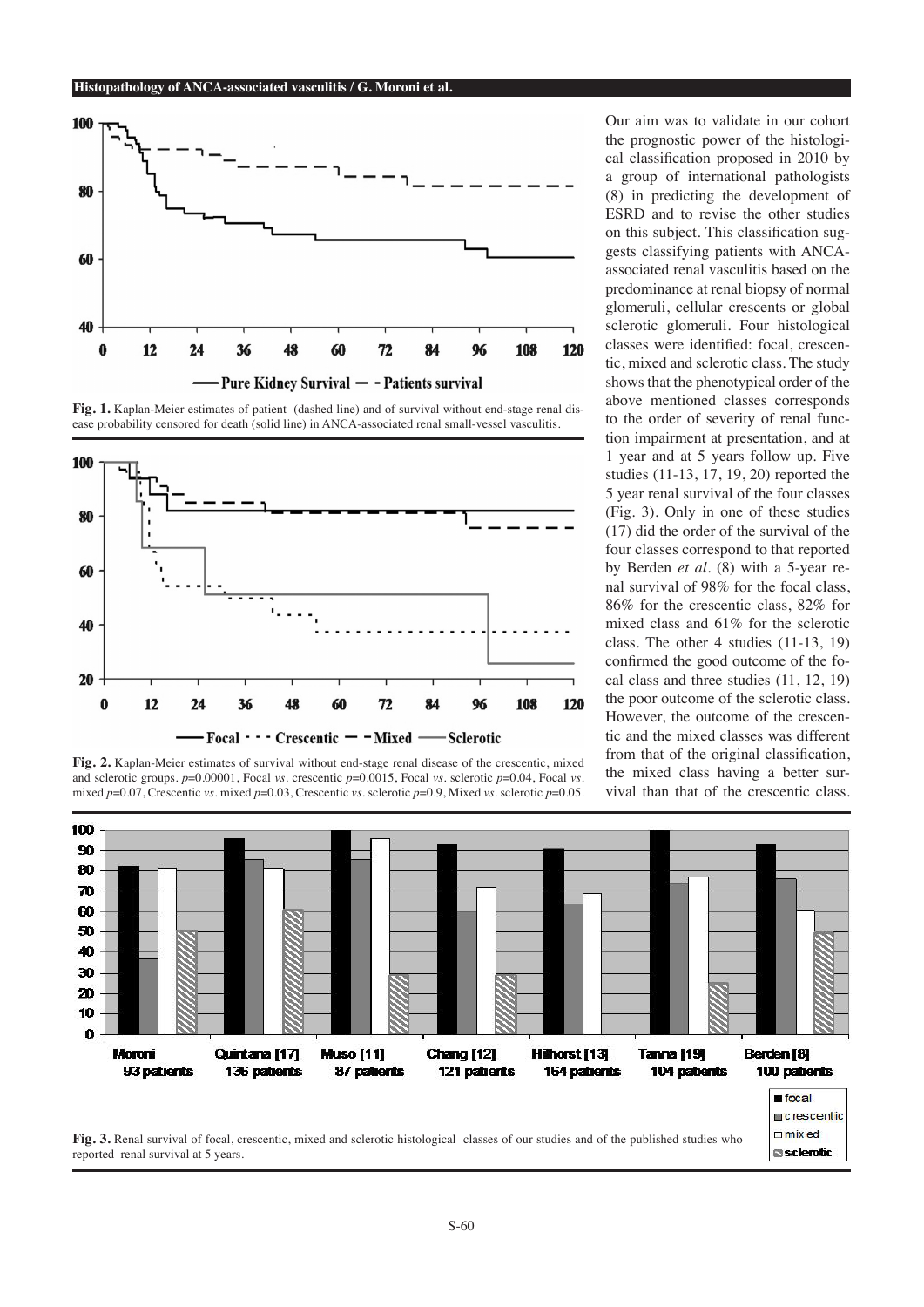|                                                           | Focal                            | Crescentic                       | Mixed                            | Sclerotic                     | $p$ -value |
|-----------------------------------------------------------|----------------------------------|----------------------------------|----------------------------------|-------------------------------|------------|
| Number of patients                                        | 20                               | 28                               | 36                               | 9                             |            |
| Number of glomeruli                                       | $20.6 \pm 8.2$                   | $20.8 \pm 11.5$                  | $24.3 \pm 13.5$                  | $20.8 \pm 13.4$               | <b>NS</b>  |
| Normal glomeruli n.<br>$\%$                               | $13.0 \pm 5.6$<br>$63 \pm 12.8$  | $2.9 \pm 3.0$<br>$12.2 \pm 11.8$ | $5.7 \pm 4.9$<br>$24.9 \pm 14.7$ | $1.9 + 2.0$<br>$7.8 \pm 7.6$  | 0.0000     |
| Less than 20% normal glomeruli<br>n. patients $(\%)$      | $\mathbf{0}$                     | 20(71%)                          | 13(36%)                          | $8(88.8\%)$                   | 0.0000     |
| Crescentic glomeruli n.<br>$\%$                           | $2.8 \pm 3.4$<br>$13.7 \pm 14.0$ | $15.3 + 8.7$<br>$75.6 \pm 17.3$  | $5.4 + 5.2$<br>$20.3 \pm 13.5$   | $3.0 + 2.3$<br>$13.5 \pm 9.7$ | 0.0000     |
| Circumferential cellular n. crescents $%$                 | $2.2 \pm 4.5$                    | $42.7 \pm 27.6$                  | $7.3 \pm 9.7$                    | $7.6 + 9.4$                   | 0.0002     |
| Glomeruli with segmental necrosis $%$                     | $9 + 9.8$                        | $34.4 \pm 27.9$                  | $15.8 \pm 17.2$                  | $6 \pm 8.9$                   | 0.006      |
| Globally sclerotic glomeruli n.<br>$\%$                   | $2.6 \pm 2.2$<br>$12.3 \pm 8.9$  | $2.6 \pm 3$<br>$11.6 \pm 8.9$    | $5.1 \pm 4.7$<br>$19.7 \pm 13.2$ | $11.8 \pm 8$<br>$58 \pm 9.5$  | 0.002      |
| Vascular fibrinoid necrosis n. $(\%)$                     | 3(15%)                           | 9(32%)                           | $6(16.6\%)$                      | $\overline{0}$                | 0.1        |
| Moderate/severe interstitial<br>inflammation n. $(\%)$    | 7(35%)                           | 20(71%)                          | 18 (50%)                         | 8(88%)                        | 0.01       |
| Moderate/severe tubulo<br>interstitial fibrosis n. $(\%)$ | 5(25%)                           | $6(21.4\%)$                      | 14 (38.8%)                       | 8(88%)                        | 0.002      |

**Table III.** Histological features at kidney biopsy of the patients assigned to different glomerular classification groups.

Unless otherwise specified, numbers are expressed as Mean ± SD. *p*-values are calculated with Wilcoxon test. Glomeruli with segmental necrosis: Focal *vs.* Crescentic *p*=0.001, Crescentic *vs.* Mixed *p*=0.006, Crescentic *vs.* Sclerotic *p*=0.004; Vascular fibrinoid necrosis: Crescentic *vs.* Mixed *p*=0.06; Interstitial inflammation: Focal *vs.* Crescentic *p*=0.027, Focal *vs.* sclerotic, *p*=0.02.

Table IV. Outcome at 1 and at 5 years of glomerular filtration rate and clinical status at last observation of the patients assigned to different glomerular classification groups.

|                                                                                                                           | Focal                                     | Crescentic                                            | Mixed                                                | Sclerotic                                          |
|---------------------------------------------------------------------------------------------------------------------------|-------------------------------------------|-------------------------------------------------------|------------------------------------------------------|----------------------------------------------------|
| Follow-up, months                                                                                                         | $65.9 \pm 66.9$                           | $39.4 + 45.1$                                         | $80.3 + 69 - 1$                                      | $54.3 \pm 60.6$                                    |
| Median                                                                                                                    | 41.5                                      | 20.6                                                  | 51                                                   | 25.7                                               |
| GFR ml/min basal                                                                                                          | $41.5 \pm 50.7$                           | $12.3 + 11.4$                                         | $24.8 \pm 24.9$                                      | $10.1 + 6.6$                                       |
| Median                                                                                                                    | 19                                        | 7                                                     | 15                                                   | 8                                                  |
| GFR ml/min, at 1year                                                                                                      | $67.6 \pm 52.1$                           | $27.1 + 19.5$                                         | $49.2 + 27.8$                                        | $14.2 \pm 11.2$                                    |
| Median                                                                                                                    | 61.9                                      | 32.4                                                  | 42                                                   | 20.2                                               |
| GFR ml/min, at 5 years                                                                                                    | $65.8 \pm 60.4$                           | $33.3 \pm 10.1$                                       | $59.7 \pm 32.3$                                      | $11.6 \pm 8.5$                                     |
| Median                                                                                                                    | 48.7                                      | 35                                                    | 43.9                                                 | 13.3                                               |
| Renal outcome at last observation                                                                                         |                                           |                                                       |                                                      |                                                    |
| Number of patients $(\%)$<br>- Normal renal function<br>- Chronic Kidney Disease<br>- End-stage renal disease<br>- Deaths | 14 (70%)<br>3(15%)<br>3(15%)<br>$6(30\%)$ | 6 $(21.4\%)$<br>7(25%)<br>$15(53.6\%)$<br>$3(10.7\%)$ | $22(61,1\%)$<br>$5(13.9\%)$<br>9(25%)<br>$4(11.1\%)$ | $\theta$<br>$3(33.3\%)$<br>6(66.7%)<br>$1(11.1\%)$ |

Unless otherwise specified, numbers are expressed as Mean  $\pm$  SD.

The difference in survival between the mixed and the crescentic classes was minimal in the study of Tanna *et al.* (19) (5-year renal survival 77% and 74%, respectively), and in that of Hilhorst (13) (69% and 64%, respectively). In the study of Chang *et al.* (12) the 5-year survival of the mixed class was 72% and that of the crescentic 60%, and in the study of Muso *et al.* (11) they were 96% *versus* 86%, respectively.

According to Berden *et al.* (8) and with the other above mentioned studies (11- 13, 17, 19), our focal subgroup had a good 5-year renal survival with the lowest percentage of patients who developed ESRD, better preservation of renal function and the best GFR at diagnosis, and at 1 and at 5 years in comparison to the sclerotic class in which we observed a poor renal outcome at 5 years. In the sclerotic subgroup there was the highest percentage of patients who developed ESRD, the lowest rate of renal recovery and the worst GFR at basal, and at 1 and 5 years. Instead, the outcome of crescentic and mixed subgroups of our cohort did not agree with that of Berden *et al.* (8) either. The renal survival at 5 years was worse in our crescentic subgroup in comparison to that of the mixed subgroup. Moreover, the Kaplan-Meier curves estimating survival without development of ESRD, did not show significant differences between the focal and the mixed group or between the crescentic and the sclerotic group. Consequently, survival without ESRD was significantly better for the focal and the mixed groups in comparison to that of the crescentic and the sclerotic groups.

As reported in other studies (9, 10, 12-18), our crescentic subgroup had a basal GFR lower than that of the focal and mixed subgroups but not different from that of the sclerotic subgroup. Our crescentic group, in addition to a high proportion of crescents, was characterised by other histological features such as segmental fibrinoid necrosis in around 1/3 of glomeruli and in some small arteries; lesions that are considered severe but reversible with therapy

GFR: glomerular filtration rate.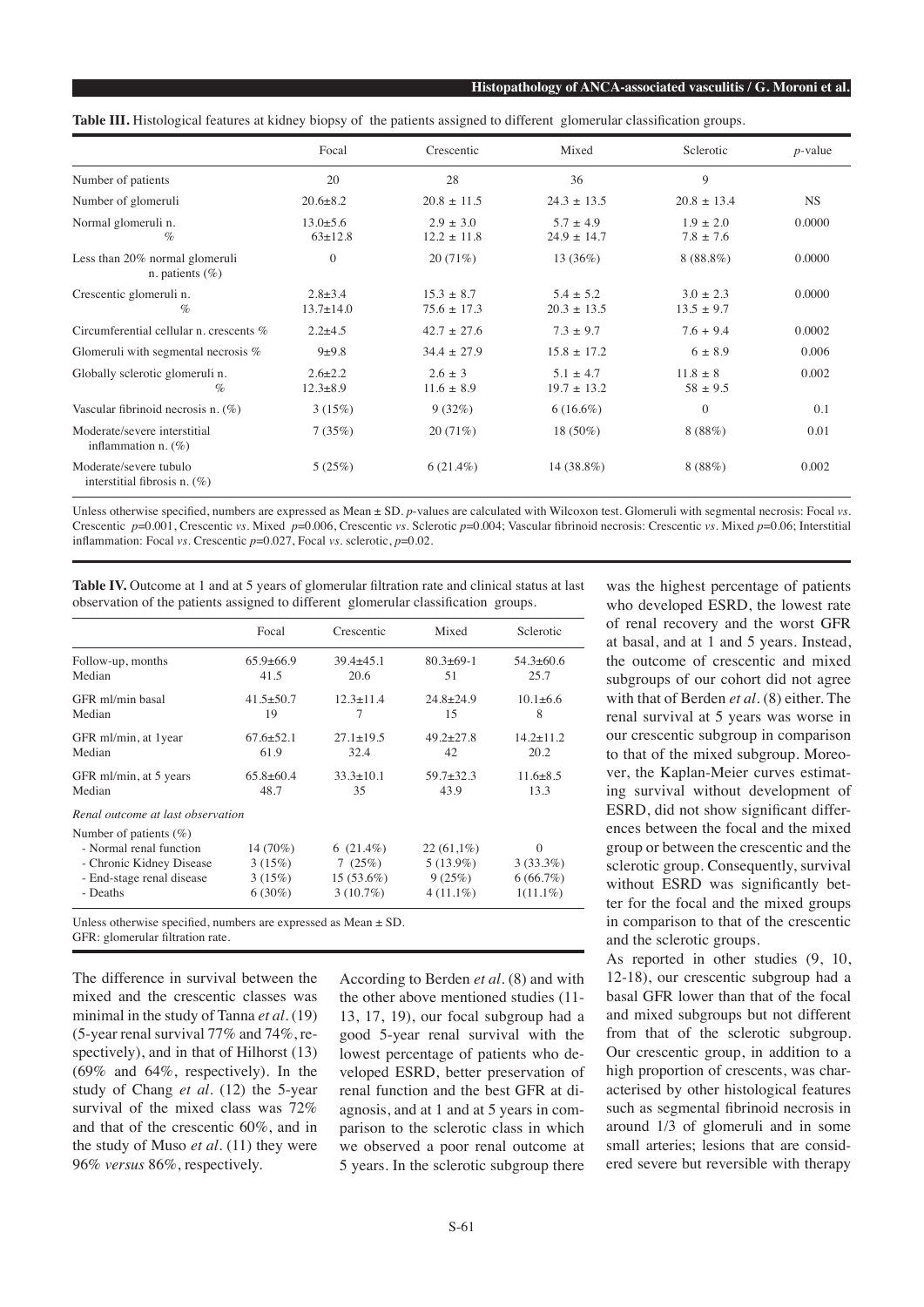#### **Histopathology of ANCA-associated vasculitis / G. Moroni et al.**

(24). However, in spite of a treatment with steroids and cyclophosphamide, around half of patients did not recover renal function. In contrast, in the mixed subgroup, the recovery of renal function after therapy led to achieving a 5-year renal survival not different from that of the focal subgroup. Altogether 53% of patients in the crescentic subgroup developed ESRD in comparison to 25% of those of the mixed subgroup. The worse outcome of our crescentic subgroup could be attributed to some other histological features. As a matter of fact in this subgroup we found only 12% of normal glomeruli, the lowest percentage in comparison to that of all the other groups with the exception of that of the sclerotic group. Hilhorst *et al.* (13) in a study of 164 patients with a diagnosis of ANCA-related vasculitis, found that renal survival was significantly worse when the percentage of normal glomeruli was less than 25%. Moreover, in our cohort, at univariate analysis, we found that a percentage of normal glomeruli of less than 20% was one of the predictors of development of ESRD. This data could explain the bad renal outcome of our crescentic group in which 70% of patients had less than 20% normal glomeruli, and the good outcome of the mixed group in which only 35% of patients had less than 20% normal glomerui. In addition, more than half of the crescents present in our crescentic subgroup were circumferential. The negative prognostic power of circumferential crescents has already been reported (16, 25). Unlu *et al.* performed a multicentre study with 141 cases from Turkey aimed to validate the proposed histological classification of ANCA vasculitis (16). In this study the Cox regression model revealed a 2.6-fold increased risk for dialysis of the circumferential crescents. Another possible explanation for the worse outcome of the crescentic group could be the low number of patients treated with plasma exchange, a treatment indicated in cases of severe impairment of renal function  $(26)$ .

Some discrepancies from the proposed histological classification (8) have been demonstrated by other studies in addition to those already mentioned (9, 14). Ford *et al.* (14) analysed data of 120 patients with ANCA-associated vasculitis from a single centre in Australia. They tested the reproducibility of the classification among 3 histopathologists blinded to patient's clinical outcome. Reproducibility of the classification was seen only in patients with a sclerotic pattern. Patients with sclerotic injury had an increased risk of ESRD or death compared with all the other classes. The sclerotic class, together with a degree of chronic interstitial damage and kidney function at baseline independently predicted poor outcomes. The negative renal predictive power of chronic tubulointerstital damage has been identified in some histological studies of ANCA vasculitis (17, 24, 27-29) and in many other kidney diseases. However, the addition of tubulointerstial scores to the proposed classification system did not improve the prognostic power of the model and for this reason these lesions were not included in the proposed classification (8). In our cohort, when only the histological features were taken into consideration, the multivariate analysis showed that moderate/severe tubolointerstitial fibrosis was an independent predictor of development of ESRD together with a percentage of normal glomeruli less than 20% and circumferential crescents. Including clinical and histological features, at multivarite analysis, high serum creatinine, presence of arterial hypertension and less than 20% of normal emerged as the independent predictors of development of ESRD. On the other hand, in our cohort, the proposed histological classification was not predictive of renal outcome at univariate and at multivariate analysis. The importance of serum creatinine and of the number of normal glomeruli as predictors of renal survival have been already demonstrated by many previous studies (13, 19, 28, 29-32).

The limits of our study are the low number of patients included and the retrospective nature of the analysis, the strengths are the provenience of all patients and data from the same centre, the uniformity of treatment and the fairly long follow-up.

In conclusion, we confirm the results of the proposed histological classification

regarding the good 5-year renal prognosis of the focal class in comparison to the bad renal prognosis of the sclerotic class at 5 years. However, as in other studies (9, 11, 12, 14, 17), the results are controversial with regard to the intermediate classes: mixed and crescentic. Based on our data, it is not possible to differentiate the renal outcome of the crescentic from the sclerotic group and that of mixed from focal group using the classification proposed. Our results suggest that, among the histological features, the number of normal glomeruli defines the prognosis of our patients together with renal function and arterial hypertension at baseline. The role of tubulointerstial chronic lesions needs a more thorough evaluation.

# **Acknowledgements**

We would like to thank Andrea Centa and Marina Balderacchi for their secretarial assistance.

### **References**

- 1. JENNETTE JC, FALK RJ: Small-vessel vasculitis. *N Engl J Med* 1997; 337: 1512-23.
- 2. WILDE B, van PAASSEN P, WITZKE O, TER-VAERT JW: New pathophysiological insights and treatment of ANCA-associated vasculitis. *Kidney Int* 2011; 79: 599-612.
- 3. JENNETTE JC, FALK RJ: Pathogenesis of antineutrophil cytoplasmic autoantibody-mediated disease. *Nat Rev Rheumatol* 2014; 10: 463-73.
- 4. KALLEMBERG CG: The last classification of vasculitis. *Clinic Rev Allerg Immunol* 2008; 35: 5-10.
- 5. OZAKI S: ANCA-associated vasculitis: diagnostic and therapeutic strategy. *Allergol Int* 2007; 56: 87-96.
- 6. JENNETTE JC, FALK RJ, BACON PA *et al.*: 2012 revised International Chapel Hill Consensus Conference Nomenclature of Vasculitides. *Arthritis Rheum* 2013; 65: 1-11.
- 7. MUKHTYAR C, FLOSSMANN O, HELLMICH B *et al.*: European Vasculitis Study Group (EU-VAS) Outcomes from studies of antineutrophil cytoplasm antibody associated vasculitis: a systematic review by the European League Against Rheumatism systemic vasculitis task force. *Ann Rheum Dis* 2008; 67: 1004-10.
- 8. BERDEN AE, FERRARIO F, HAGEN EC *et al.*: Histopathologic Classification of ANCA associated Glomerulonephritis. *J Am Soc Nephrol* 2010; 21: 1628-36.
- 9. IWAKIRI T, FUJIMOTO S, KITAGAWA K *et al.*: Validation of a newly proposed histopathological classification in Japanese patients with antineutrophil cytoplasmic antibodyassociated glomerulonephritis. *BMC Nephrol*  $2013 \cdot 14 \cdot 125$
- 10. TOGASHI M, KOMATSUDA A, NARA M *et al.*: Validation of the 2010 histopathological